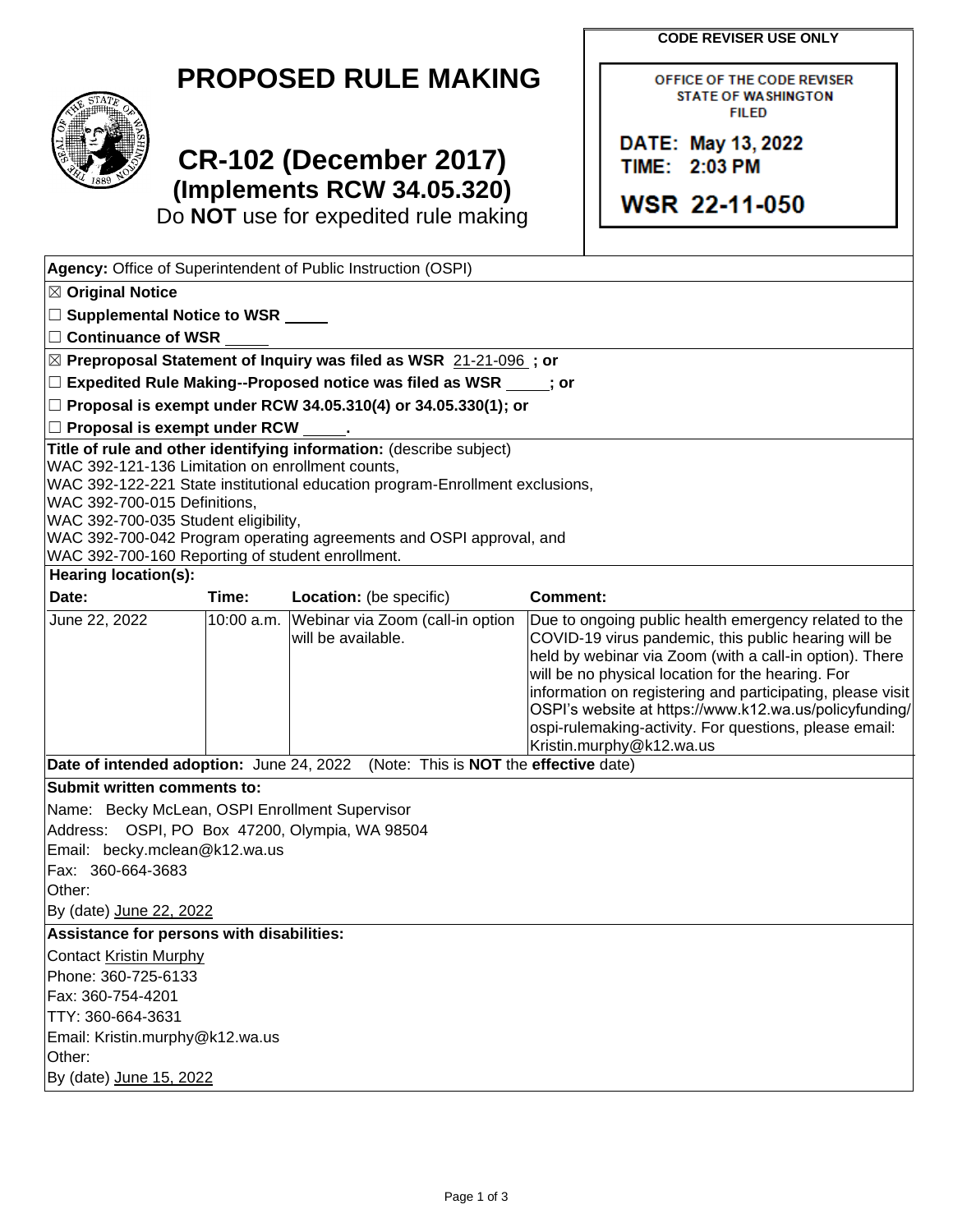| Purpose of the proposal and its anticipated effects, including any changes in existing rules: OSPI is proposing rule<br>changes to allow students enrolled in an institutional education program to be concurrently enrolled in a youth dropout<br>reengagement program. The proposed changes would allow the student to be claimed for a combined FTE that exceeds 1.0.                                                                                                               |                                                            |                                                                                            |                                                   |                |  |  |
|----------------------------------------------------------------------------------------------------------------------------------------------------------------------------------------------------------------------------------------------------------------------------------------------------------------------------------------------------------------------------------------------------------------------------------------------------------------------------------------|------------------------------------------------------------|--------------------------------------------------------------------------------------------|---------------------------------------------------|----------------|--|--|
| In addition, for all students enrolled in youth dropout reengagement programs, the proposed rule changes to the face-to-face<br>contact requirement for students would expand options beyond in-person communication.                                                                                                                                                                                                                                                                  |                                                            |                                                                                            |                                                   |                |  |  |
| Reasons supporting proposal: RCW 28A.190.070, recently enacted, requires OSPI to develop procedures for school<br>districts to report student enrollment in institutional education and youth dropout reengagement programs starting with the<br>2021-22 school year. Current rules do not allow a student's enrollment to be shared between an institutional education and<br>youth reengagement programs and do not allow a student enrolled in both to exceed 1.0 FTE in any month. |                                                            |                                                                                            |                                                   |                |  |  |
| For all students enrolled in youth dropout reengagement programs, expanding options for contact requirements and<br>attendance definition to allow for options when in-person contact isn't feasible for all students.                                                                                                                                                                                                                                                                 |                                                            |                                                                                            |                                                   |                |  |  |
| Statutory authority for adoption: RCW 28A.150.290 and 28A.175.115                                                                                                                                                                                                                                                                                                                                                                                                                      |                                                            |                                                                                            |                                                   |                |  |  |
|                                                                                                                                                                                                                                                                                                                                                                                                                                                                                        | Statute being implemented: RCW 28A.190.070 and 28A.175.100 |                                                                                            |                                                   |                |  |  |
| Is rule necessary because of a:                                                                                                                                                                                                                                                                                                                                                                                                                                                        |                                                            |                                                                                            |                                                   |                |  |  |
| Federal Law?                                                                                                                                                                                                                                                                                                                                                                                                                                                                           |                                                            |                                                                                            | $\Box$ Yes                                        | $\boxtimes$ No |  |  |
|                                                                                                                                                                                                                                                                                                                                                                                                                                                                                        | <b>Federal Court Decision?</b>                             |                                                                                            | $\Box$ Yes                                        | $\boxtimes$ No |  |  |
| <b>State Court Decision?</b><br>If yes, CITATION:                                                                                                                                                                                                                                                                                                                                                                                                                                      |                                                            |                                                                                            | $\Box$ Yes                                        | $\boxtimes$ No |  |  |
|                                                                                                                                                                                                                                                                                                                                                                                                                                                                                        |                                                            |                                                                                            |                                                   |                |  |  |
|                                                                                                                                                                                                                                                                                                                                                                                                                                                                                        |                                                            |                                                                                            |                                                   |                |  |  |
|                                                                                                                                                                                                                                                                                                                                                                                                                                                                                        | Name of proponent: (person or organization)                |                                                                                            | $\Box$ Private<br>$\Box$ Public<br>□ Governmental |                |  |  |
|                                                                                                                                                                                                                                                                                                                                                                                                                                                                                        | Name of agency personnel responsible for:                  |                                                                                            |                                                   |                |  |  |
|                                                                                                                                                                                                                                                                                                                                                                                                                                                                                        | Name                                                       | <b>Office Location</b>                                                                     | Phone                                             |                |  |  |
| Drafting:                                                                                                                                                                                                                                                                                                                                                                                                                                                                              | Becky McLean                                               | OSPI, 600 S. Washington St., Olympia, WA                                                   | 360-725-6306                                      |                |  |  |
| Implementation:                                                                                                                                                                                                                                                                                                                                                                                                                                                                        | Michelle Matakas                                           | OSPI, 600 S. Washington St., Olympia, WA                                                   | 360-725-6019                                      |                |  |  |
| Enforcement:                                                                                                                                                                                                                                                                                                                                                                                                                                                                           | T.J. Kelly                                                 | OSPI, 600 S. Washington St., Olympia, WA                                                   | 360-725-6301                                      |                |  |  |
| If yes, insert statement here:                                                                                                                                                                                                                                                                                                                                                                                                                                                         |                                                            | Is a school district fiscal impact statement required under RCW 28A.305.135?               | $\Box$ Yes                                        | $\boxtimes$ No |  |  |
| Name:                                                                                                                                                                                                                                                                                                                                                                                                                                                                                  |                                                            | The public may obtain a copy of the school district fiscal impact statement by contacting: |                                                   |                |  |  |
| Address:                                                                                                                                                                                                                                                                                                                                                                                                                                                                               |                                                            |                                                                                            |                                                   |                |  |  |
| Phone:                                                                                                                                                                                                                                                                                                                                                                                                                                                                                 |                                                            |                                                                                            |                                                   |                |  |  |
| Fax:                                                                                                                                                                                                                                                                                                                                                                                                                                                                                   |                                                            |                                                                                            |                                                   |                |  |  |
| TTY:<br>Email:                                                                                                                                                                                                                                                                                                                                                                                                                                                                         |                                                            |                                                                                            |                                                   |                |  |  |
| Other:                                                                                                                                                                                                                                                                                                                                                                                                                                                                                 |                                                            |                                                                                            |                                                   |                |  |  |
|                                                                                                                                                                                                                                                                                                                                                                                                                                                                                        | Is a cost-benefit analysis required under RCW 34.05.328?   |                                                                                            |                                                   |                |  |  |
|                                                                                                                                                                                                                                                                                                                                                                                                                                                                                        |                                                            | $\Box$ Yes: A preliminary cost-benefit analysis may be obtained by contacting:             |                                                   |                |  |  |
| Name:<br>Address:                                                                                                                                                                                                                                                                                                                                                                                                                                                                      |                                                            |                                                                                            |                                                   |                |  |  |